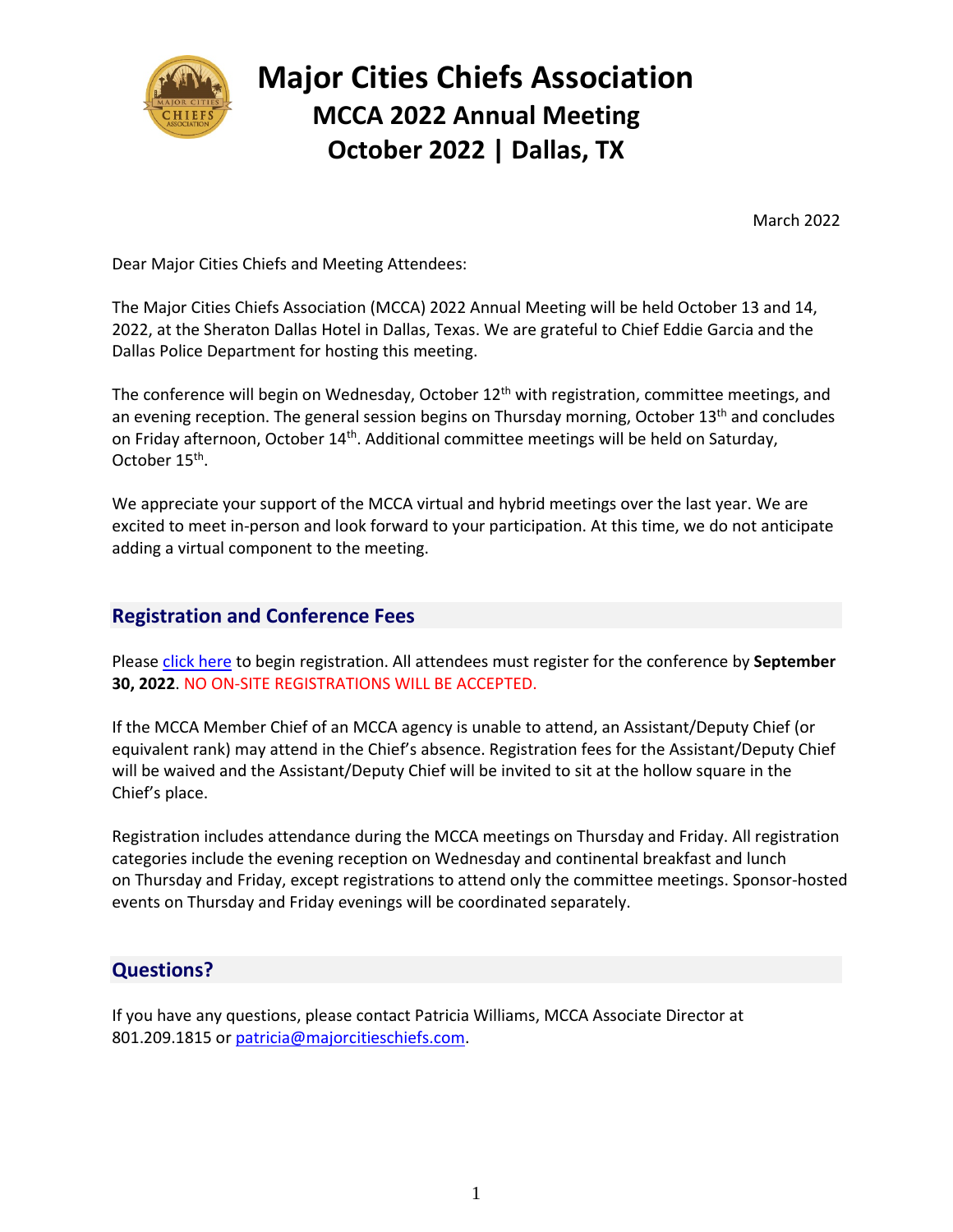

### **Conference Fees**

| <b>Credential Categories</b>                                                                                                                                                                                                                                                                                                                                                                                                                                                                                                                                      | Attendance       |
|-------------------------------------------------------------------------------------------------------------------------------------------------------------------------------------------------------------------------------------------------------------------------------------------------------------------------------------------------------------------------------------------------------------------------------------------------------------------------------------------------------------------------------------------------------------------|------------------|
| <b>Major Cities Chief (MCCA Member)</b><br>Registration paid with annual dues.<br>Registrations must be submitted by September 30 <sup>th</sup> .                                                                                                                                                                                                                                                                                                                                                                                                                 | <b>No Charge</b> |
| <b>Companion/Guest</b><br>Spouse, significant other, children, etc.<br>* Includes meals and Wednesday's evening event.<br>* Does not include meeting participation.<br>Registrations must be submitted by September 30 <sup>th</sup> .                                                                                                                                                                                                                                                                                                                            | \$175            |
| Law Enforcement Attendee - MCCA Agencies<br>Assistant Chief, Deputy Chief, and others from MCCA member<br>agencies.<br>Attendance at MCCA meetings on Thursday, October 13th and<br>Friday, October 14th.<br>Registrations must be submitted by September 30 <sup>th</sup> .                                                                                                                                                                                                                                                                                      | \$550            |
| Law Enforcement Attendee - Non-MCCA Agencies<br>Federal law enforcement attendees.<br>Retired MCCA Member Chiefs.<br>Other invited meeting attendees.<br>Attendance at MCCA meetings on Thursday, October 13th and<br>Friday, October 14th.<br>Registrations must be submitted by September 30 <sup>th</sup> .                                                                                                                                                                                                                                                    | \$650            |
| <b>Sponsor Partner</b><br>Number of attendees determined by sponsorship level<br>Capstone Partner - 6 attendees<br>$\circ$<br>5 Star Partner - 5 attendees<br>$\circ$<br>4 Star Partner - 4 attendees<br>$\circ$<br>3 Star Partner - 3 attendees<br>$\circ$<br>2 Star Partner - 2 attendees<br>$\circ$<br>1 Star Partner - 1 attendee<br>$\circ$<br>Registrations cannot be shared amongst attendees.<br>Attendance during MCCA meetings on Thursday, October 13 <sup>th</sup> and<br>Friday, October 14th.<br>Registrations must be submitted by September 30th. | <b>No Charge</b> |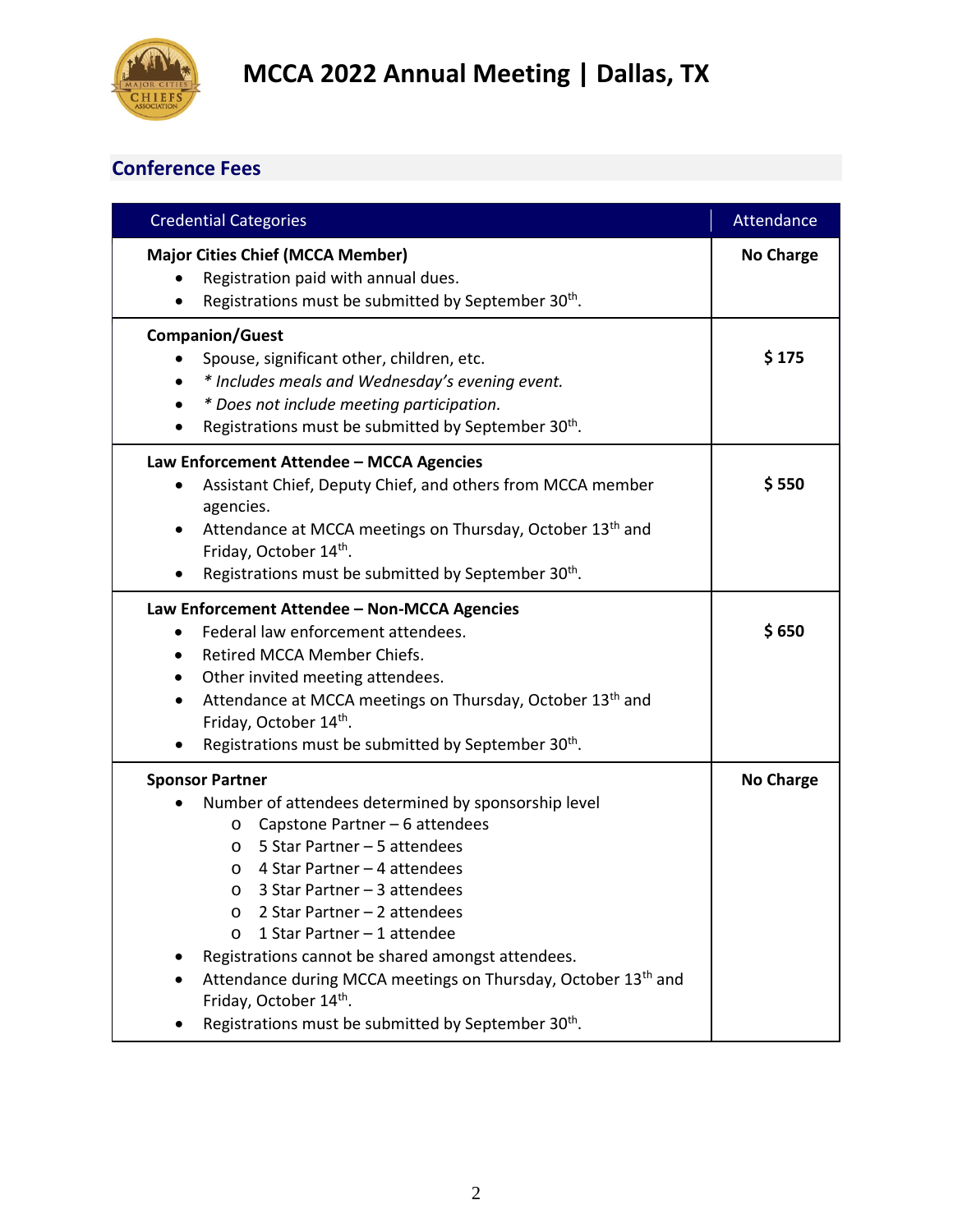

| <b>Committee Meeting - Open to Committee Members Only</b>                                                                                                                                                                                                                                                                                                                                                                                                                                                                                                                                                                                                        |
|------------------------------------------------------------------------------------------------------------------------------------------------------------------------------------------------------------------------------------------------------------------------------------------------------------------------------------------------------------------------------------------------------------------------------------------------------------------------------------------------------------------------------------------------------------------------------------------------------------------------------------------------------------------|
| <b>MCCA Human Resources Committee</b><br>Member of MCCA Human Resources Committee (representative of MCCA Member<br>$\bullet$<br>agency).<br>\$650 includes attendance during MCCA meetings on Thursday, October 13 <sup>th</sup> and<br>$\bullet$<br>Friday, October 14 <sup>th</sup> and committee meeting on Saturday, October 15 <sup>th</sup> .<br>\$150 includes attendance at committee meeting on Saturday, October 15th, does not<br>$\bullet$<br>include MCCA meetings on Thursday, October 13 <sup>th</sup> and Friday, October 14 <sup>th</sup> .<br>Registrations must be submitted by September 30 <sup>th</sup> .<br>$\bullet$                    |
| <b>MCCA Intelligence Commanders</b><br>Member of MCCA Intelligence Commanders Group (representative of MCCA Member<br>agency).<br>\$650 includes attendance during MCCA meetings on Thursday, October 13 <sup>th</sup> and<br>$\bullet$<br>Friday, October 14 <sup>th</sup> and committee meeting on Wednesday, October 12 <sup>th</sup> .<br>\$150 includes attendance at committee meeting on Wednesday, October 12 <sup>th</sup> , does<br>$\bullet$<br>not include MCCA meetings on Thursday, October 13 <sup>th</sup> and Friday, October 14 <sup>th</sup> .<br>Registrations must be submitted by September 30 <sup>th</sup> .<br>$\bullet$                |
| <b>MCCA Legal Advisors</b><br>Member of MCCA Legal Advisors (representative of MCCA Member agency).<br>\$650 includes attendance during MCCA meetings on Thursday, October 13 <sup>th</sup> and<br>$\bullet$<br>Friday, October 14 <sup>th</sup> and committee meeting on Wednesday, October 12 <sup>th</sup> .<br>\$150 includes attendance at committee meeting on Wednesday, October $12th$ , does<br>$\bullet$<br>not include MCCA meetings on Thursday, October 13 <sup>th</sup> and Friday, October 14 <sup>th</sup> .<br>Registrations must be submitted by September 30 <sup>th</sup> .                                                                  |
| <b>MCCA PIO Committee</b><br>Member of MCCA Public Information Officers (PIO) Committee (representative of<br>$\bullet$<br>MCCA Member agency).<br>\$650 includes attendance during MCCA meetings on Thursday, October 13 <sup>th</sup> and<br>$\bullet$<br>Friday, October 14 <sup>th</sup> and committee meeting on Saturday, October 15 <sup>th</sup> .<br>\$150 includes attendance at committee meeting on Saturday, October 15 <sup>th</sup> , does not<br>$\bullet$<br>include MCCA meetings on Thursday, October 13 <sup>th</sup> and Friday, October 14 <sup>th</sup> .<br>Registrations must be submitted by September 30 <sup>th</sup> .<br>$\bullet$ |
| <b>MCCA Technology Committee</b><br>Member of MCCA Technology Committee (representative of MCCA Member agency).<br>\$650 includes attendance during MCCA meetings on Thursday, October 13 <sup>th</sup> and<br>$\bullet$<br>Friday, October 14 <sup>th</sup> and committee meeting on Saturday, October 15 <sup>th</sup> .<br>\$150 includes attendance at committee meeting on Saturday, October 15 <sup>th</sup> , does not<br>$\bullet$<br>include MCCA meetings on Thursday, October 13 <sup>th</sup> and Friday, October 14 <sup>th</sup> .<br>Registrations must be submitted by September 30 <sup>th</sup> .                                              |